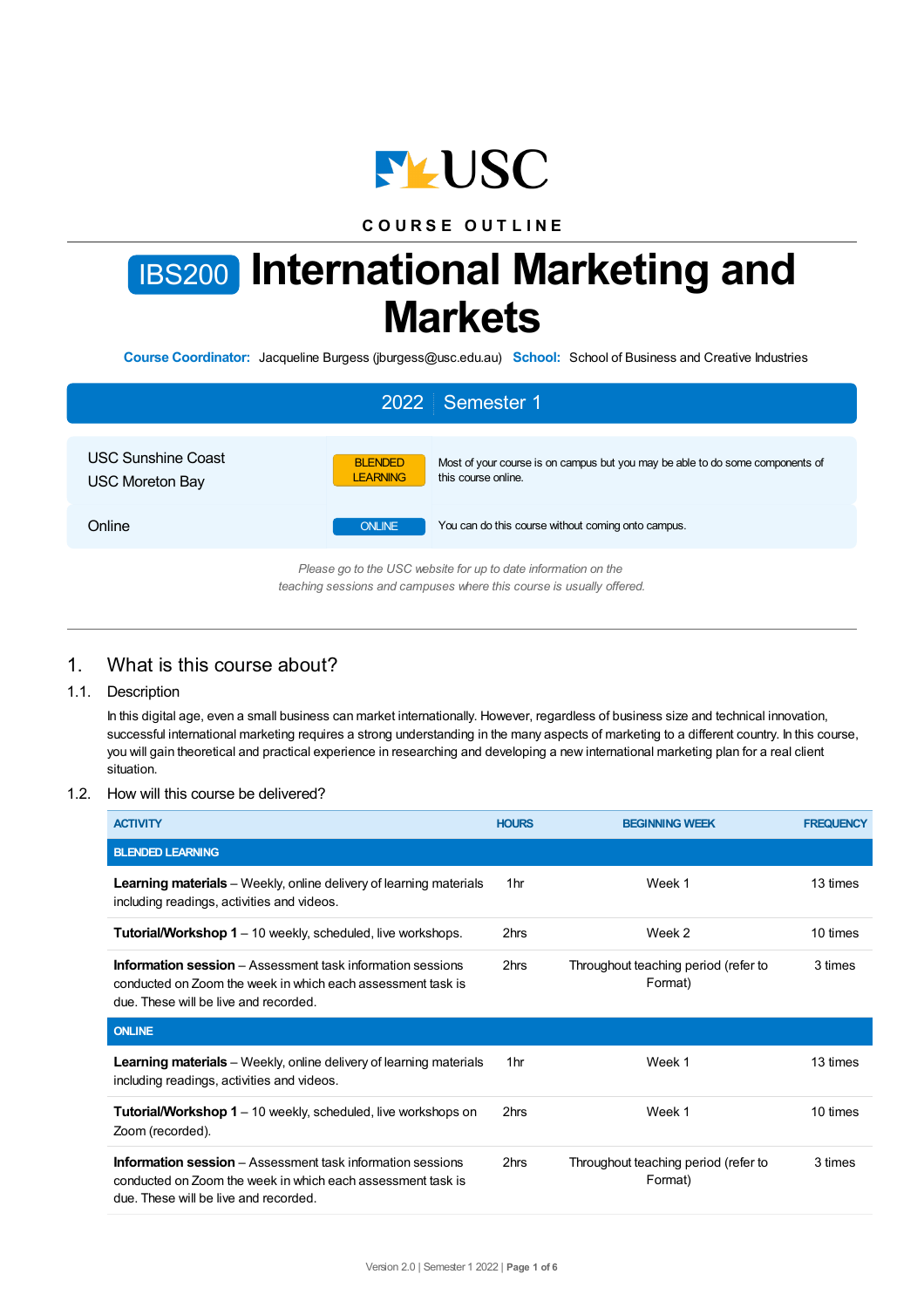#### 1.3. Course Topics

- Introduction to International Marketing
- Global Politics in International Marketing
- Social and Cultural Considerations in International Marketing
- The Global Trade Market
- Niche International Marketing Strategies
- Global International Marketing Strategies
- Market Entry Strategies
- Products and Branding in International Marketing
- International Distribution and Logistics
- International Marketing Communications
- Setting International Prices
- International Marketing Research

# 2. What level is this course?

## 200 Level (Developing)

Building on and expanding the scope of introductory knowledge and skills, developing breadth or depth and applying knowledge and skills in a new context. May require pre-requisites where discipline specific introductory knowledge or skills is necessary. Normally, undertaken in the second or third full-time year of an undergraduate programs.

# 3. What is the unit value of this course?

#### 12 units

# 4. How does this course contribute to my learning?

|                                                                   | <b>COURSE LEARNING OUTCOMES</b>                                                                                            | <b>GRADUATE QUALITIES MAPPING</b>                                      | <b>PROFESSIONAL STANDARD MAPPING</b>                                                                                  |  |
|-------------------------------------------------------------------|----------------------------------------------------------------------------------------------------------------------------|------------------------------------------------------------------------|-----------------------------------------------------------------------------------------------------------------------|--|
| On successful completion of this course, you<br>should be able to |                                                                                                                            | Completing these tasks successfully will<br>contribute to you becoming | Association to Advance Collegiate Schools of<br><b>Business</b>                                                       |  |
|                                                                   | Demonstrate knowledge of key<br>international marketing theories and<br>concepts in international marketing<br>situations. | Knowledgeable                                                          | PC5 - Cultural Awareness<br>PC6 - Career-ready<br>PC6.2 - Discipline Knowledge                                        |  |
| $\mathbf{2}$                                                      | Identify and solve international<br>marketing issues and arrive at practical,<br>innovative solutions.                     | Creative and critical thinker                                          | PC3 - Creative and Critical Thinking<br>PC3.1 - Problem Solving<br>PC6 - Career-ready<br>PC6.2 - Discipline Knowledge |  |
| 3                                                                 | Communicate using advanced written<br>skills in an international marketing<br>context.                                     | Empowered                                                              | PC1 - Communication<br>PC1.1 - Written Communication<br>PC6 - Career-ready                                            |  |
|                                                                   | Recognise cultural differences in an<br>international marketing context.                                                   | Ethical                                                                | PC5 - Cultural Awareness<br>PC5.1 - Diversity<br>PC6 - Career-ready<br>PC6.2 - Discipline Knowledge                   |  |
| (5)                                                               | Apply international marketing<br>knowledge and skills to professional<br>standards.                                        | Empowered                                                              | PC6 - Career-ready<br>PC6.2 - Discipline Knowledge                                                                    |  |

# 5. Am Ieligible to enrol in this course?

Refer to the USC [Glossary](https://www.usc.edu.au/about/policies-and-procedures/glossary-of-terms-for-policy-and-procedures) of terms for definitions of "pre-requisites, co-requisites and anti-requisites".

## 5.1. Pre-requisites

BUS105 or IBS100

## 5.2. Co-requisites

Not applicable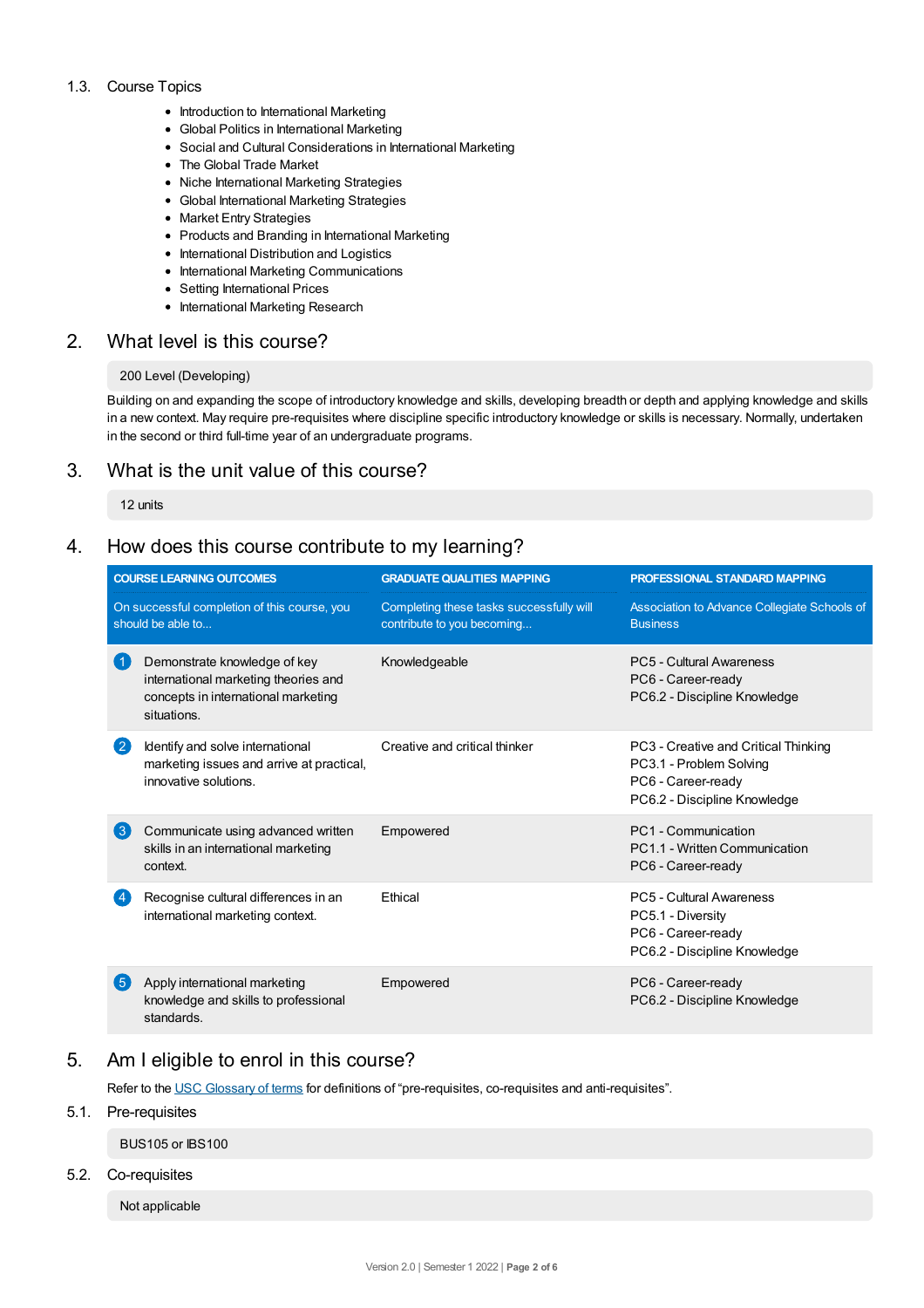## 5.3. Anti-requisites

Not applicable

## 5.4. Specific assumed prior knowledge and skills (where applicable)

Not applicable

# 6. How am Igoing to be assessed?

## 6.1. Grading Scale

Standard Grading (GRD)

High Distinction (HD), Distinction (DN), Credit (CR), Pass (PS), Fail (FL).

## 6.2. Details of early feedback on progress

Task 1 provides early summative feedback to students of their understanding of theoretical concepts. Tutorials commence in early in the semester and will also provide early feedback through activities and discussions.

#### 6.3. Assessment tasks

| <b>DELIVERY</b><br><b>MODE</b> | <b>TASK</b><br>NO. | <b>ASSESSMENT</b><br><b>PRODUCT</b> | <b>INDIVIDUAL</b><br><b>OR GROUP</b> | <b>WEIGHTING</b><br>$\frac{9}{6}$ | <b>WHAT IS THE</b><br><b>DURATION /</b><br><b>LENGTH?</b> | <b>WHEN SHOULD I</b><br><b>SUBMIT?</b> | <b>WHERE SHOULD I</b><br><b>SUBMIT IT?</b>                      |
|--------------------------------|--------------------|-------------------------------------|--------------------------------------|-----------------------------------|-----------------------------------------------------------|----------------------------------------|-----------------------------------------------------------------|
| All                            | 1                  | <b>Written Piece</b>                | Individual                           | 20%                               | 1000 words.                                               | Week 4                                 | <b>Online Assignment</b><br>Submission with<br>plagiarism check |
| All                            | 2                  | Report                              | Individual                           | 30%                               | 1000 words                                                | Week 8                                 | <b>Online Assignment</b><br>Submission with<br>plagiarism check |
| All                            | 3                  | Report                              | Individual                           | 50%                               | 25 Slides                                                 | Week 13                                | <b>Online Assignment</b><br>Submission with<br>plagiarism check |

#### **All - Assessment Task 1:** International Marketing Blog Posts

| <b>GOAL:</b>     | Creatively apply international marketing theory by writing two blog posts of no more than 500 words each.                                                                                                                                                                                                |                                                                                                 |                                     |  |  |
|------------------|----------------------------------------------------------------------------------------------------------------------------------------------------------------------------------------------------------------------------------------------------------------------------------------------------------|-------------------------------------------------------------------------------------------------|-------------------------------------|--|--|
| <b>PRODUCT:</b>  | <b>Written Piece</b>                                                                                                                                                                                                                                                                                     |                                                                                                 |                                     |  |  |
| <b>FORMAT:</b>   | Based on recent international marketing trends related to cultural, political and economic forces, identify and report on how<br>two issues have impacted on the practice of international marketing. The two blog posts must follow the blog post format.<br>Please see the Canvas for further details. |                                                                                                 |                                     |  |  |
| <b>CRITERIA:</b> | No.                                                                                                                                                                                                                                                                                                      |                                                                                                 | <b>Learning Outcome</b><br>assessed |  |  |
|                  |                                                                                                                                                                                                                                                                                                          | Identification and critical analysis of pertinent marketing issues in an international context. | $\mathbf 4$ $\mathbf 6$             |  |  |
|                  | $\mathcal{P}$                                                                                                                                                                                                                                                                                            | Demonstration of an understanding and application of international marketing concepts.          | $1$ K 4                             |  |  |
|                  | 3                                                                                                                                                                                                                                                                                                        | Application of an appropriate and professional blog format and communication skills.            | $\left(3\right)$                    |  |  |
|                  |                                                                                                                                                                                                                                                                                                          |                                                                                                 |                                     |  |  |

#### **All - Assessment Task 2:** International Marketing Situational Analysis

| <b>GOAL:</b>    | Demonstrate knowledge of international marketing theory and practice through preparation of a situational analysis.                                          |
|-----------------|--------------------------------------------------------------------------------------------------------------------------------------------------------------|
| <b>PRODUCT:</b> | Report                                                                                                                                                       |
| <b>FORMAT:</b>  | Provide a background and situational analysis for an organisation so they can enter the international market. This<br>assessment task scaffolds into Task 3. |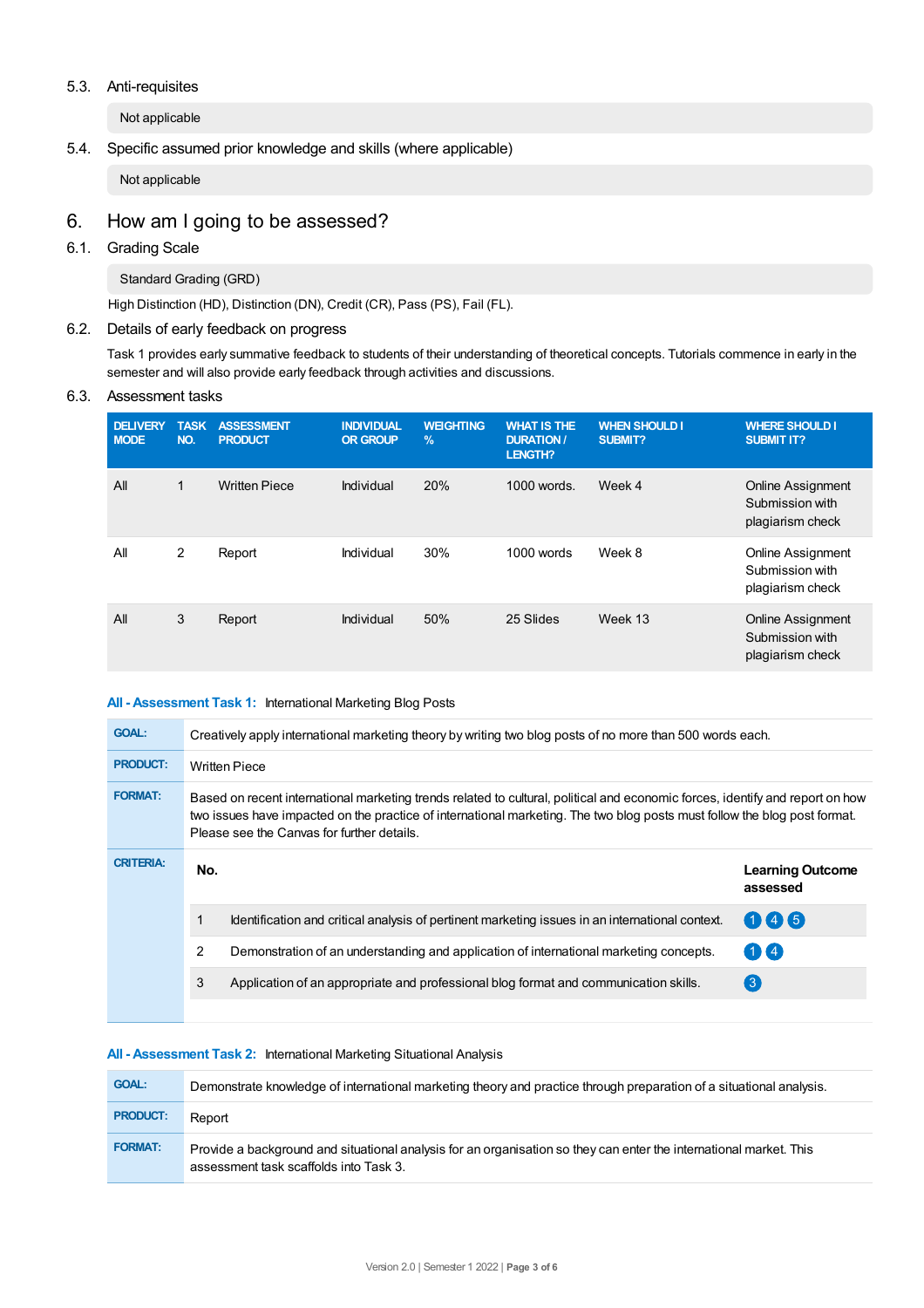| <b>CRITERIA:</b> | No. |                                                                                                                                             | <b>Learning Outcome</b><br>assessed |
|------------------|-----|---------------------------------------------------------------------------------------------------------------------------------------------|-------------------------------------|
|                  |     | Identification and critical analysis of pertinent issues in an international marketing context.                                             | 026                                 |
|                  |     | Analysis and interpretation of an international marketing opportunity and environment.                                                      | 025                                 |
|                  | 3   | Accuracy and presentation of written work including English expression, discipline-based<br>vocabulary, grammar, spelling, and punctuation. | $\left(3\right)$                    |
|                  |     |                                                                                                                                             |                                     |

#### **All - Assessment Task 3:** International Marketing Plan

| <b>GOAL:</b>     | Develop a deeper understanding of the theory and practice of international marketing by developing an international<br>marketing plan for the chosen client organisation. |                                                                                                                                                                     |                                     |  |  |  |  |
|------------------|---------------------------------------------------------------------------------------------------------------------------------------------------------------------------|---------------------------------------------------------------------------------------------------------------------------------------------------------------------|-------------------------------------|--|--|--|--|
| <b>PRODUCT:</b>  | Report                                                                                                                                                                    |                                                                                                                                                                     |                                     |  |  |  |  |
| <b>FORMAT:</b>   |                                                                                                                                                                           | The written report will be presented as a PowerPoint presentation (not a video). Further details are available on Canvas.                                           |                                     |  |  |  |  |
| <b>CRITERIA:</b> | No.                                                                                                                                                                       |                                                                                                                                                                     | <b>Learning Outcome</b><br>assessed |  |  |  |  |
|                  | 1                                                                                                                                                                         | Demonstrate critical and creative thinking to identify effective international marketing<br>proposals.                                                              | 0246                                |  |  |  |  |
|                  | $\overline{2}$                                                                                                                                                            | Appreciation and respect for cultural and other forms of diversity in a business context.                                                                           | (4)(5)                              |  |  |  |  |
|                  | 3                                                                                                                                                                         | Identification and critical analysis of pertinent issues in an international marketing context                                                                      | $\mathbf{\Omega}$ 6                 |  |  |  |  |
|                  | 4                                                                                                                                                                         | Effective communication and presentation skills including the organisation, flow, accuracy<br>of written work, English expression and visual appeal of the content. | $\bullet$                           |  |  |  |  |
|                  |                                                                                                                                                                           |                                                                                                                                                                     |                                     |  |  |  |  |

# 7. Directed study hours

A 12-unit course will have total of 150 learning hours which will include directed study hours (including online if required), self-directed learning and completion of assessable tasks. Directed study hours may vary by location. Student workload is calculated at 12.5 learning hours per one unit.

# 8. What resources do I need to undertake this course?

Please note: Course information, including specific information of recommended readings, learning activities, resources, weekly readings, etc. are available on the course Canvas site– Please log in as soon as possible.

## 8.1. Prescribed text(s) or course reader

Please note that you need to have regular access to the resource(s) listed below. Resources may be required or recommended.

| <b>REQUIRED? AUTHOR</b> |                                               |      | <b>YEAR TITLE</b>                                                             | <b>EDITION</b> | <b>PUBLISHER</b> |
|-------------------------|-----------------------------------------------|------|-------------------------------------------------------------------------------|----------------|------------------|
| Reguired                | Isobel Doole, Robin<br>Lowe, Alexandra Kenyon | 2019 | International Marketing Strategy: Analysis,<br>Development and Implementation | 8th            | Cengage          |

## 8.2. Specific requirements

You are required to complete the required readings prior to coming to class.

# 9. How are risks managed in this course?

Health and safety risks for this course have been assessed as low. It is your responsibility to review course material, search online, discuss with lecturers and peers and understand the health and safety risks associated with your specific course of study and to familiarise yourself with the University's general health and safety principles by reviewing the online [induction](https://online.usc.edu.au/webapps/blackboard/content/listContentEditable.jsp?content_id=_632657_1&course_id=_14432_1) training for students, and following the instructions of the University staff.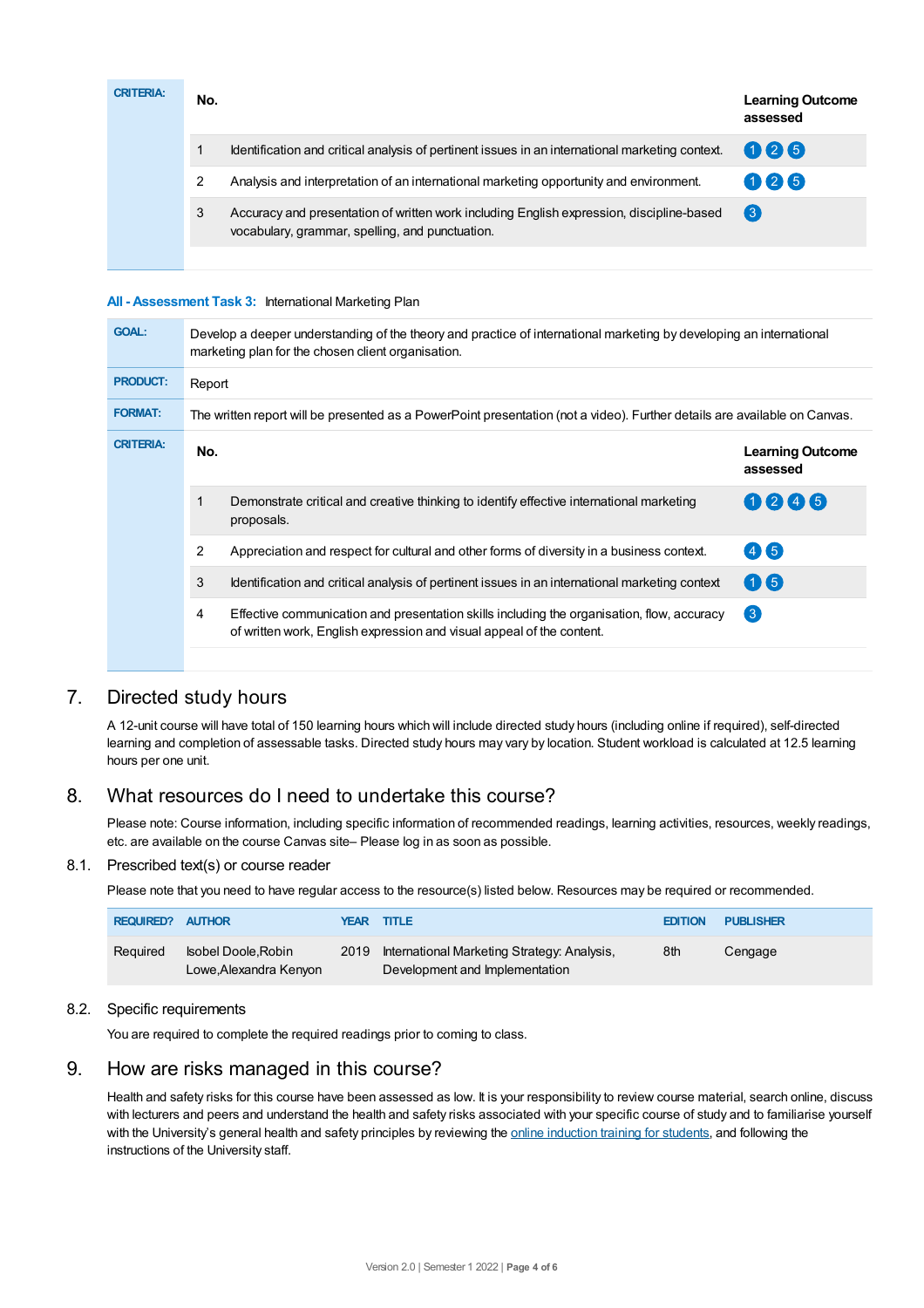# 10. What administrative information is relevant to this course?

## 10.1. Assessment: Academic Integrity

Academic integrity is the ethical standard of university participation. It ensures that students graduate as a result of proving they are competent in their discipline. This is integral in maintaining the value of academic qualifications. Each industry has expectations and standards of the skills and knowledge within that discipline and these are reflected in assessment.

Academic integrity means that you do not engage in any activity that is considered to be academic fraud; including plagiarism, collusion or outsourcing any part of any assessment item to any other person. You are expected to be honest and ethical by completing all work yourself and indicating in your work which ideas and information were developed by you and which were taken from others. You cannot provide your assessment work to others.You are also expected to provide evidence of wide and critical reading, usually by using appropriate academic references.

In order to minimise incidents of academic fraud, this course may require that some of its assessment tasks, when submitted to Canvas, are electronically checked through Turnitin. This software allows for text comparisons to be made between your submitted assessment item and all other work to which Turnitin has access.

#### 10.2. Assessment: Additional Requirements

Eligibility for Supplementary Assessment

Your eligibility for supplementary assessment in a course is dependent of the following conditions applying:

The final mark is in the percentage range 47% to 49.4% The course is graded using the Standard Grading scale You have not failed an assessment task in the course due to academic misconduct

#### 10.3. Assessment: Submission penalties

- 5% (of the assessment task's identified value) per day for the first two days from the date identified as the due date for the assessment task.

- 10% (of the assessment task's identified value) for the third day - 20% (of the assessment task's identified value) for the fourth day and subsequent days up to and including seven days from the date identified as the due date for the assessment task. - A result of zero is awarded for an assessment task submitted after seven days from the date identified as the due date for the assessment task. Weekdays and weekends are included in the calculation of days late. To request an extension you must contact your course coordinator to negotiate an outcome.

#### 10.4. SafeUSC

USC is committed to a culture of respect and providing a safe and supportive environment for all members of our community. For immediate assistance on campus contact SafeUSC by phone: 07 [5430](tel:07%205430%201168) 1168 or using the [SafeZone](https://www.safezoneapp.com) app. For general enquires contact the SafeUSC team by phone 07 [5456](tel:07%205456%203864) 3864 or email [safe@usc.edu.au](mailto:safe@usc.edu.au).

The SafeUSC Specialist Service is a Student Wellbeing service that provides free and confidential support to students who may have experienced or observed behaviour that could cause fear, offence or trauma. To contact the service call 07 [5430](tel:07%205430%201226) 1226 or email [studentwellbeing@usc.edu.au](mailto:studentwellbeing@usc.edu.au).

#### 10.5. Study help

For help with course-specific advice, for example what information to include in your assessment, you should first contact your tutor, then your course coordinator, if needed.

If you require additional assistance, the Learning Advisers are trained professionals who are ready to help you develop a wide range of academic skills. Visit the Learning [Advisers](https://www.usc.edu.au/current-students/student-support/academic-and-study-support/learning-advisers) web page for more information, or contact Student Central for further assistance: +61 7 5430 2890 or [studentcentral@usc.edu.au](mailto:studentcentral@usc.edu.au).

#### 10.6. Wellbeing Services

Student Wellbeing provide free and confidential counselling on a wide range of personal, academic, social and psychological matters, to foster positive mental health and wellbeing for your academic success.

To book a confidential appointment go to [Student](https://studenthub.usc.edu.au/) Hub, email [studentwellbeing@usc.edu.au](mailto:studentwellbeing@usc.edu.au) or call 07 5430 1226.

#### 10.7. AccessAbility Services

Ability Advisers ensure equal access to all aspects of university life. If your studies are affected by a disability, learning disorder mental health issue, injury or illness, or you are a primary carer for someone with a disability or who is considered frail and aged, [AccessAbility](https://www.usc.edu.au/learn/student-support/accessability-services/documentation-requirements) Services can provide access to appropriate reasonable adjustments and practical advice about the support and facilities available to you throughout the University.

To book a confidential appointment go to [Student](https://studenthub.usc.edu.au/) Hub, email [AccessAbility@usc.edu.au](mailto:AccessAbility@usc.edu.au) or call 07 5430 2890.